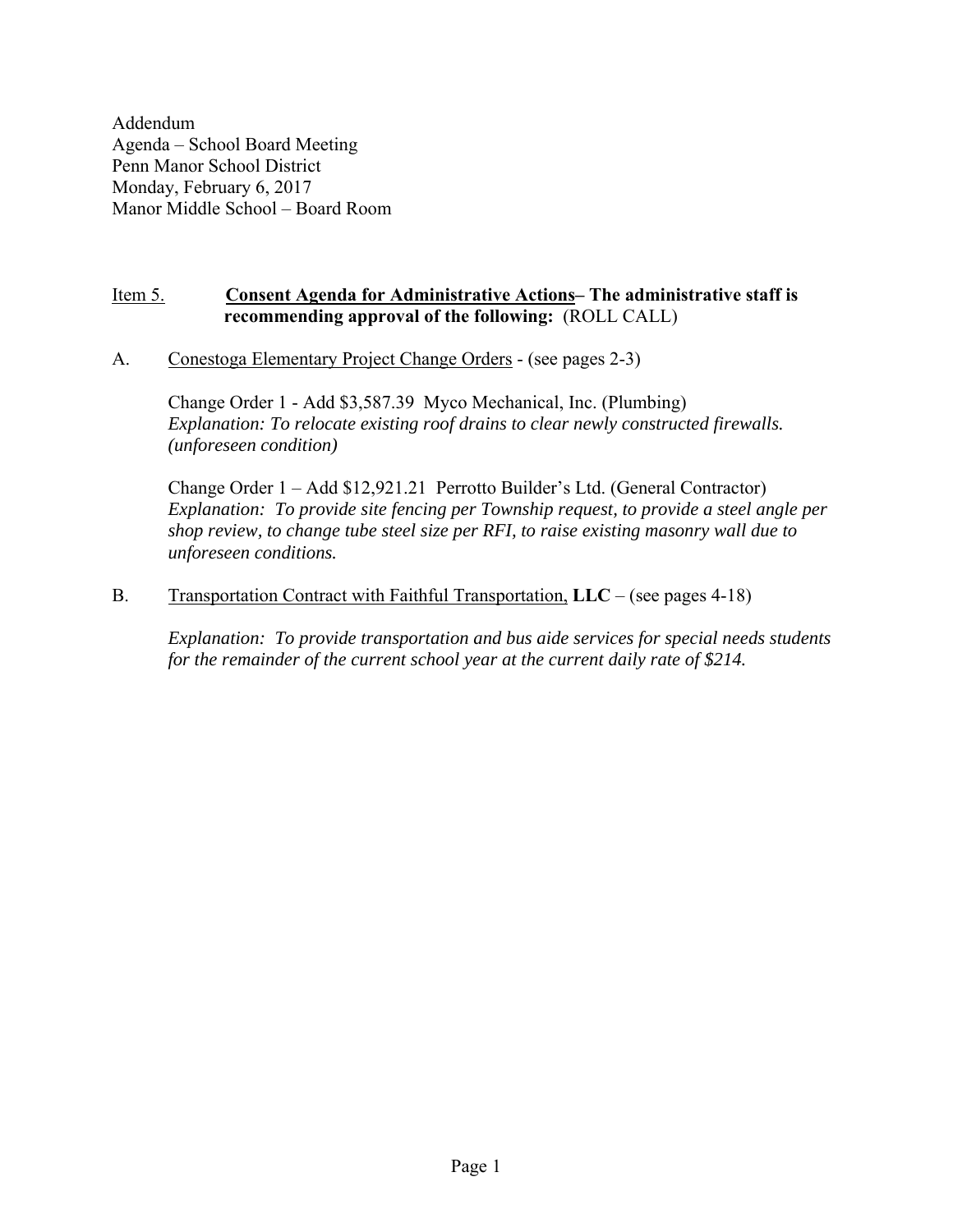| <b>Crabtree, Rohrbaugh &amp; Associates</b><br><b>Architects</b><br>401 East Winding Hill Road<br>Mechanicsburg, Pennsylvania 17055<br>phone: (717) 458-0272 - fax: (717) 458-0047 |                                 |                                             |
|------------------------------------------------------------------------------------------------------------------------------------------------------------------------------------|---------------------------------|---------------------------------------------|
| Contractor: Myco Mechanical, Inc.                                                                                                                                                  |                                 | Project: Conestoga ES                       |
| Address: 1 North Washington St<br>Address:                                                                                                                                         |                                 | <b>Address: Additions and Renovations</b>   |
| City, State, ZIP: Telford, PA 18969                                                                                                                                                | <b>Change Order No: 1</b>       | Date: 12/14/2016                            |
|                                                                                                                                                                                    | Architect's Project No: 2873    |                                             |
| The contract is changed as follows:                                                                                                                                                |                                 | <b>Contract Type: Plumbing Construction</b> |
| : Add<br>\$3,587.39<br>Deduct                                                                                                                                                      | <b>Contract Date: 6/21/2016</b> |                                             |
| ADD \$3,587.39 to the contract amount for the following:<br>PCO#1 - Relocate existing roof drains in C101 and C113 to clear new fire wall per RFI 9/50                             |                                 | \$3,587.3                                   |
|                                                                                                                                                                                    |                                 |                                             |

**Additional Documentation Attached** 

 $\overline{\mathbf{L}}$ 

This Change Order is not valid until signed by the Owner, Architect, and Contractor.

| <b>Original Contract Amount</b>            |    | 694,000,00 |
|--------------------------------------------|----|------------|
| Net Change by previous Change Orders       |    | $\sim$     |
| Contract Amount prior to this Change Order | S  | 694,000.00 |
| Net Change by this Change Order            | £  | 3,587.39   |
| Contract Amount after this Change Order    | £. | 697,587.39 |

Contract Time adjustment as a result of this Change Order Date of Substantial Completion as of this Change Order

**Architect** Crabtree Rohrbaugh & Assoc. 401 East Winding Hill Road **Third Floor** Mechanicsburg, PA 17055

By:  $121616$ 

Date:

Contractor Myco Mechanical, Inc. 1 North Washington St

Telford, PA 18969

 $3y:15$ <br> $11y$ By:  $\frac{1}{2}$ 

Date:

Days

Ι9

Owner Penn Mnaor School District 2950 Charlestown Rd

Lancaster, PA 17603

 $By_{\pm}$ 

Date: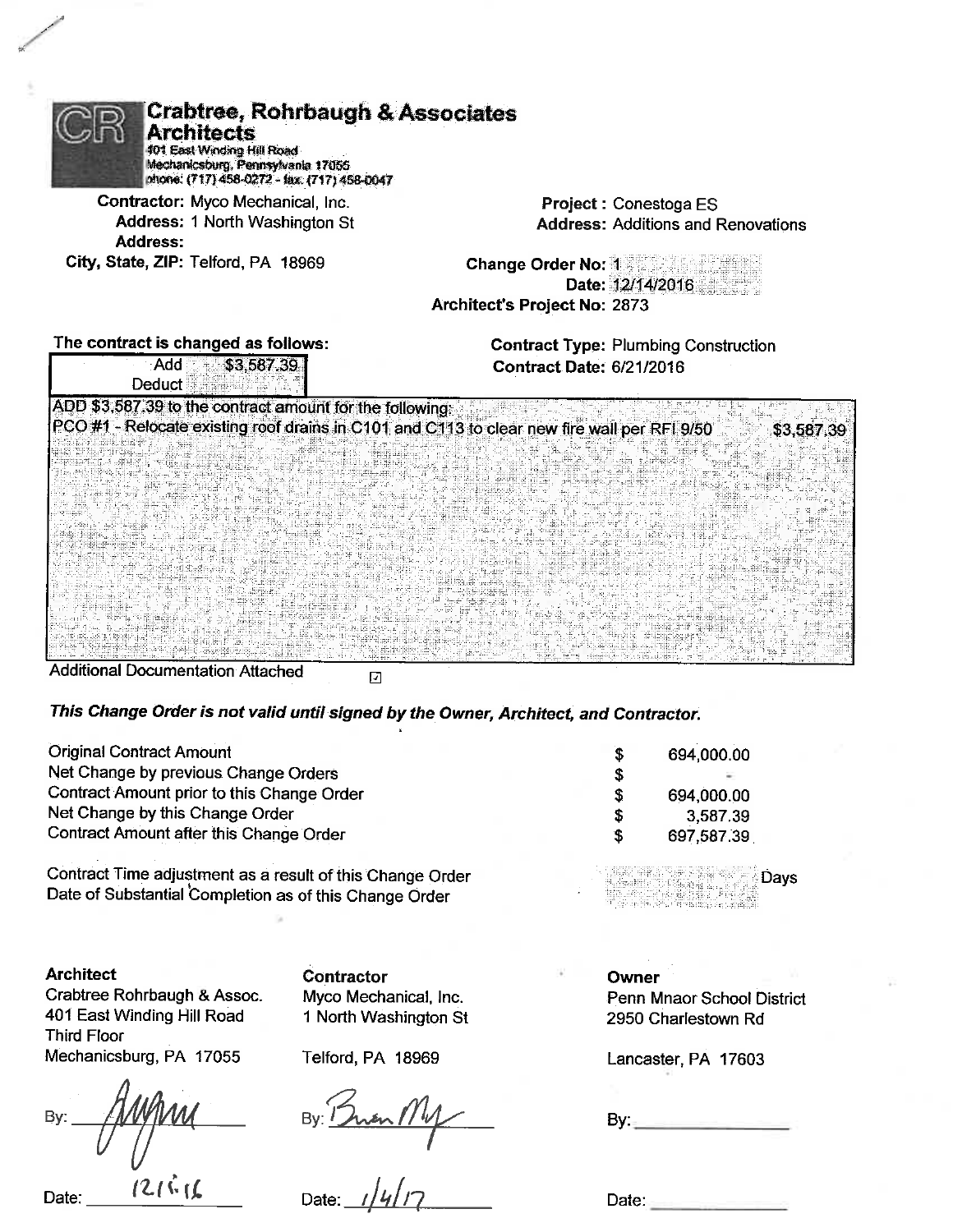| <b>Crabtree, Rohrbaugh &amp; Associates</b><br><b>Architects</b><br>401 East Winding Hill Road<br>Mechanicsburg, Pennsylvania 17055<br>phone: (717) 458-0272 - fax: (717) 458-0047 | Perrotto<br>DEC 232016<br><b>RECEIVED</b>                                     |
|------------------------------------------------------------------------------------------------------------------------------------------------------------------------------------|-------------------------------------------------------------------------------|
| Contractor: Perrotto Builder's Ltd.                                                                                                                                                | Project: Conestoga ES                                                         |
| <b>Address: 426 Warren Street</b>                                                                                                                                                  | <b>Address: Additions and Renovations</b>                                     |
| Address:<br>City, State, ZIP: Reading, PA 19601                                                                                                                                    | <b>Change Order No: 1</b><br>Date: 12/14/2016<br>Architect's Project No: 2873 |
| The contract is changed as follows:<br>\$12,921.21<br>Add<br>Deduct                                                                                                                | <b>Contract Type: General Construction</b><br><b>Contract Date: 6/21/2016</b> |
| ADD \$12,921.21 to the contract amount for the following:<br>1. PCO #15 - Provide large steel angle as noted during shop drawing review.                                           | \$244.13                                                                      |
| 2. PCO #22 - Provide site frence per Township request                                                                                                                              | \$7,434.82                                                                    |
| 3. PCO #24 - Change tube steel size per RFI 36/60                                                                                                                                  | \$342.43                                                                      |
| 4. PCO #28 - Raise existing masonry wall at media demo line for existing conditions per RFI 47/77                                                                                  |                                                                               |
|                                                                                                                                                                                    | \$4,899.83                                                                    |
|                                                                                                                                                                                    |                                                                               |
|                                                                                                                                                                                    |                                                                               |

**Additional Documentation Attached** 

 $\Xi$ 

This Change Order is not valid until signed by the Owner, Architect, and Contractor.

| <b>Original Contract Amount</b>            |      | 5,940,000.00 |
|--------------------------------------------|------|--------------|
| Net Change by previous Change Orders       |      | $\sim$       |
| Contract Amount prior to this Change Order |      | 5,940,000.00 |
| Net Change by this Change Order            |      | 12,921.21    |
| Contract Amount after this Change Order    | . కొ | 5,952,921.21 |

Contract Time adjustment as a result of this Change Order Date of Substantial Completion as of this Change Order

**Architect** Crabtree Rohrbaugh & Assoc. 401 East Winding Hill Road **Third Floor** Mechanicsburg, PA 17055

By

 $12.15.16$ Date:

**Contractor** Perrotto Builder's Ltd. 426 Warren Street

Reading, PA 19601

By:

(E CB Date:

Days

# Owner

Penn Mnaor School District 2950 Charlestown Rd

Lancaster, PA 17603

By:  $\frac{1}{2}$ 

Date: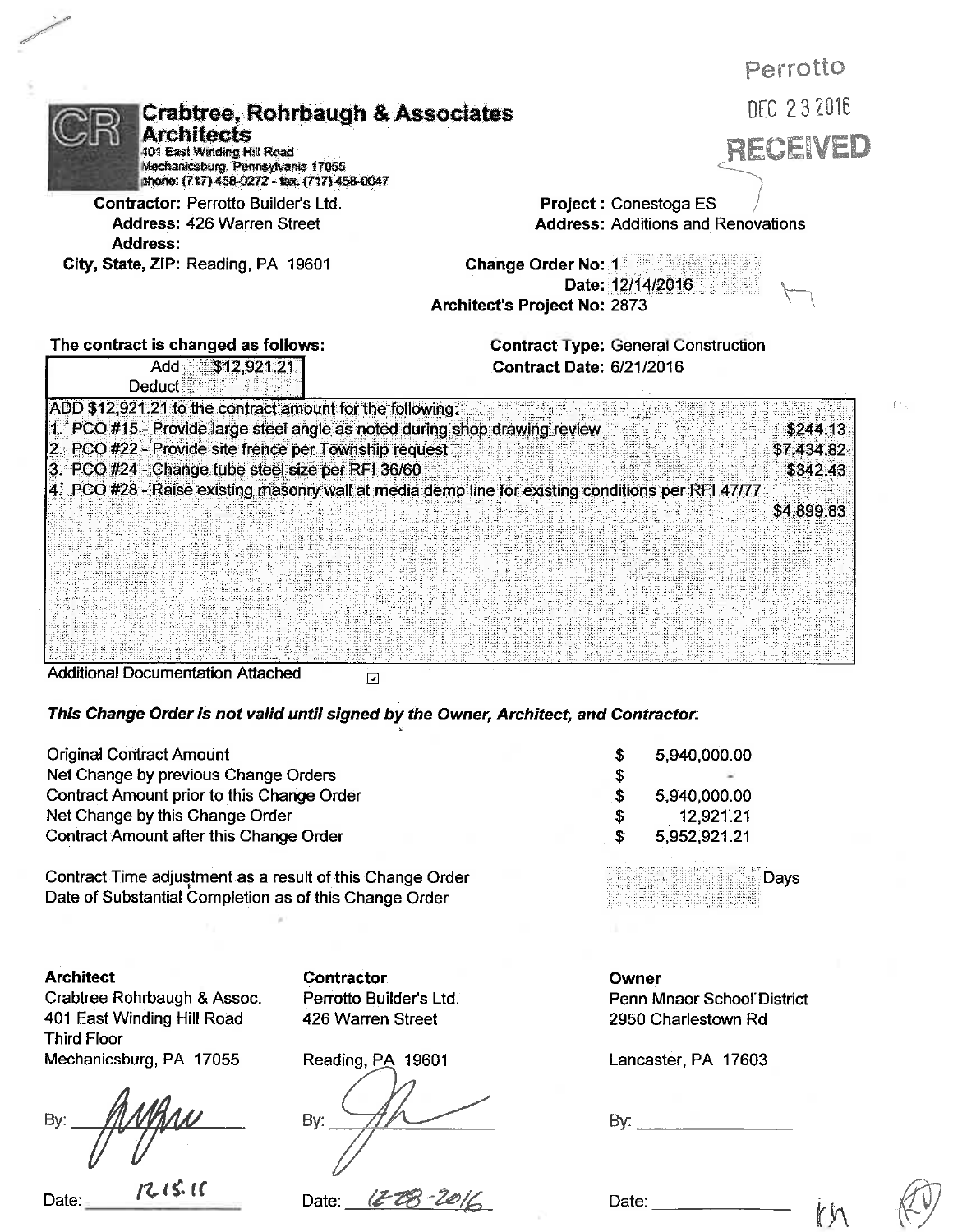# PENN MANOR SCHOOL DISTRICT

2950 Charlestown Rd Lancaster PA 17603 717-872-9500

# TRANSPORTATION OF SCHOOL PUPILS AGREEMENT

TRANSPORTATION CONTRACT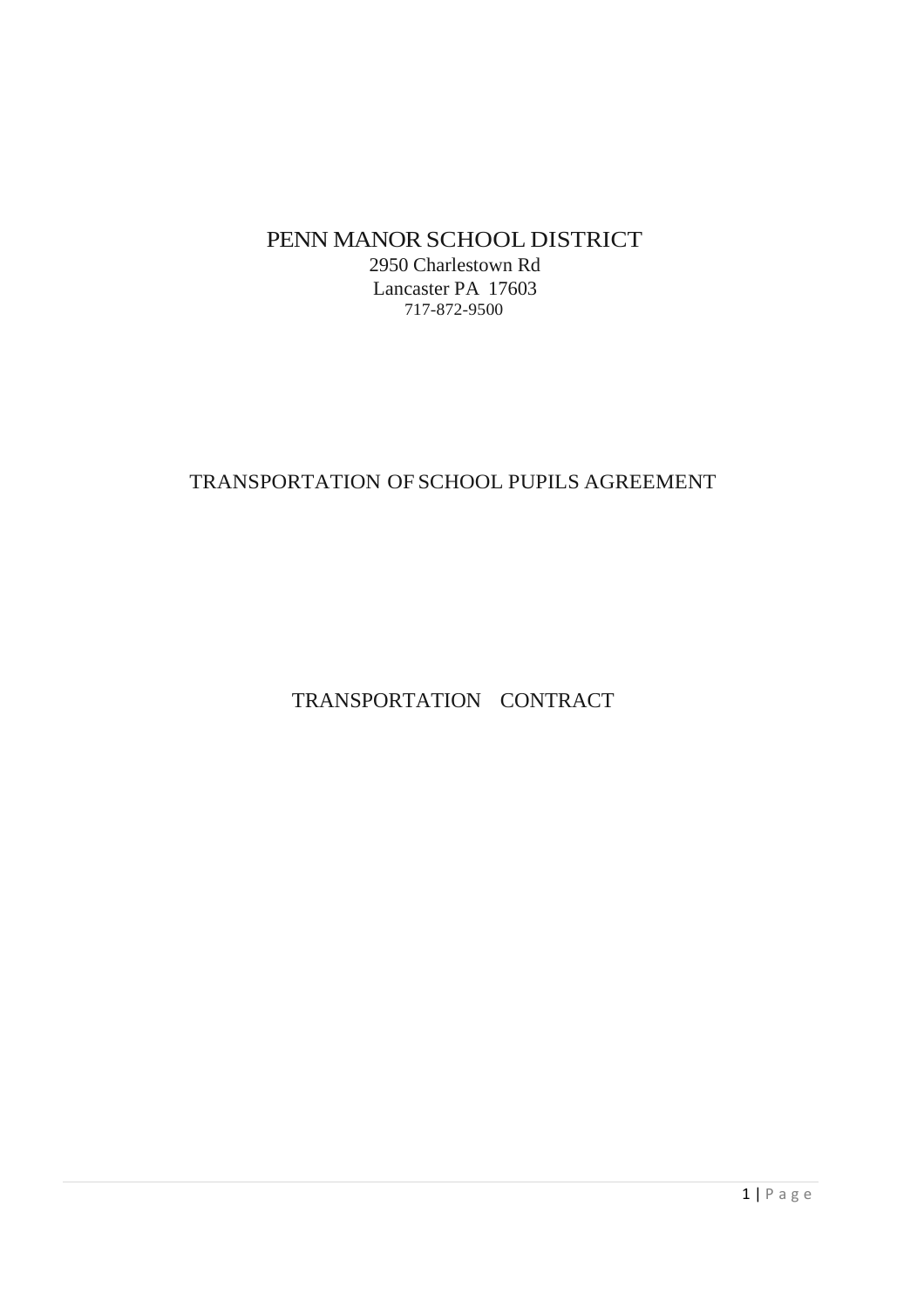# TRANSPORTATION OF SCHOOL PUPILS AGREEMENT

This agreement (hereinafter "Agreement") made this seventh day of February 2017, by and between Penn Manor School District of 2950 Charleston Rd Lancaster PA 17603. Hereinafter, called "DISTRICT", and Faithful Transport hereinafter called "CONTRACTOR."

CONTRACTOR agrees to provide daily transportation for the pupils of the DISTRICT to and from the schools of the DISTRICT and for non-public schools assigned by the DISTRICT and to provide transportation on special occasions as may be required by the DISTRICT according to the terms hereinafter set forth:

#### 1. TERM

- 1.1. INITIAL TERM: The term of the Agreement shall be for a period of four (4) months with the option, upon mutual agreement of both parties, to extend for additional year, beginning February 8<sup>th</sup>, 2017, and ending June  $6<sup>th</sup>$ , 2017.
- 1.2. FUTURE AGREEMENTS: Any future agreements between these parties may be negotiated at the request of either party, which request may be made at any time; however, it is the intent of the parties hereto that the latest date by which negotiations are to begin to develop a new agreement is November 15 of the final school year of the Agreement.
- 1.3. FAILURE TO PERFORM: If CONTRACTOR fails to perform any of the terms of this Agreement to the satisfaction of the DISTRICT, the DISTRICT may, at its sole discretion, treat such a default as justifying the termination of this Agreement and may cancel said Agreement without prior notice to the CONTRACTOR without prejudice to any other remedy to which the DISTRICT may be entitled either at law, in equity, or under this Agreement. This paragraph is not intended to impair the DISTRICT's right to exercise its right to terminate this Agreement pursuant to Paragraph 3.1 or 8.1 of this Agreement.
- 1.4. INDEPENDENT CONTRACTOR: It is understood that the contractor is an independent contractor and not an officer, agent or employee of the DISTRICT while engaged in carrying out and complying with any of the terms and conditions of the contract. Further, no provision of this Agreement is intended to render the CONTRACTOR or the DISTRICT a partnership or joint venture in the conduct of any business. The CONTRACTOR is responsible for all personnel functions, compliance with local, state and federal employment laws, regulations or ordinances and any related filing requirements, except as otherwise specifically provided in this Agreement.
- 1.5. NON-TRANSFERABLE CONTRACT: The contract shall not be transferred, subcontracted or assigned without the prior approval of the Board and the written consent of the DISTRICT, which consent will not be unreasonably withheld or delayed. This paragraph is not intended to impair the DISTRICT's right to exercise its right to terminate this Agreement pursuant to Paragraph 3.1 or 8.1 of this Agreement.

# 2. REQUIREMENTS OF SERVICE:

- 2.1. SCHOOL YEAR: The CONTRACTOR shall provide normal to and from school transportation during the year. Currently the DISTRICT's calendar is based on a 180 student-day school year. The calendar may also include Act-80 days and scheduled late starts, or early dismissals, as approved by the Board of School Directors. The program for non-public school students will also be based on 180 days and the actual schedule will depend on the calendars of the schools to which students will be transported.
- 2.2. SERVICES PROVIDED: The CONTRACTOR shall provide all transportation of elementary and secondary pupils to and from school on a timely basis, including the transportation of exceptional children enrolled in special classes and pupils enrolled in area technical schools and private schools. The CONTRACTOR shall provide transportation for students for kindergarten, field trips, activity runs, late runs, and extracurricular transportation as requested by the DISTRICT.

RIGHT TO CONTRACT WITH OTHERS: The DISTRICT reserves the right to contract with Taxi, public transportation, parents, guardians, and others for the transportation of students for special circumstances. Any such DISTRICT contracts with parents or other similar contractors shall not be a breach of this Agreement. The DISTRICT may also continue to use coaches and other DISTRICT employees as drivers on small trip runs for athletics or similar activities. T h e DISTRICT also reserves the right to use multiple contractors, and at its discretion can assign routes to any vendor as it sees fit, but may not assign a material amount of the routes contracted hereunder, without appropriate compensation to the CONTRACTOR unless the DISTRICT has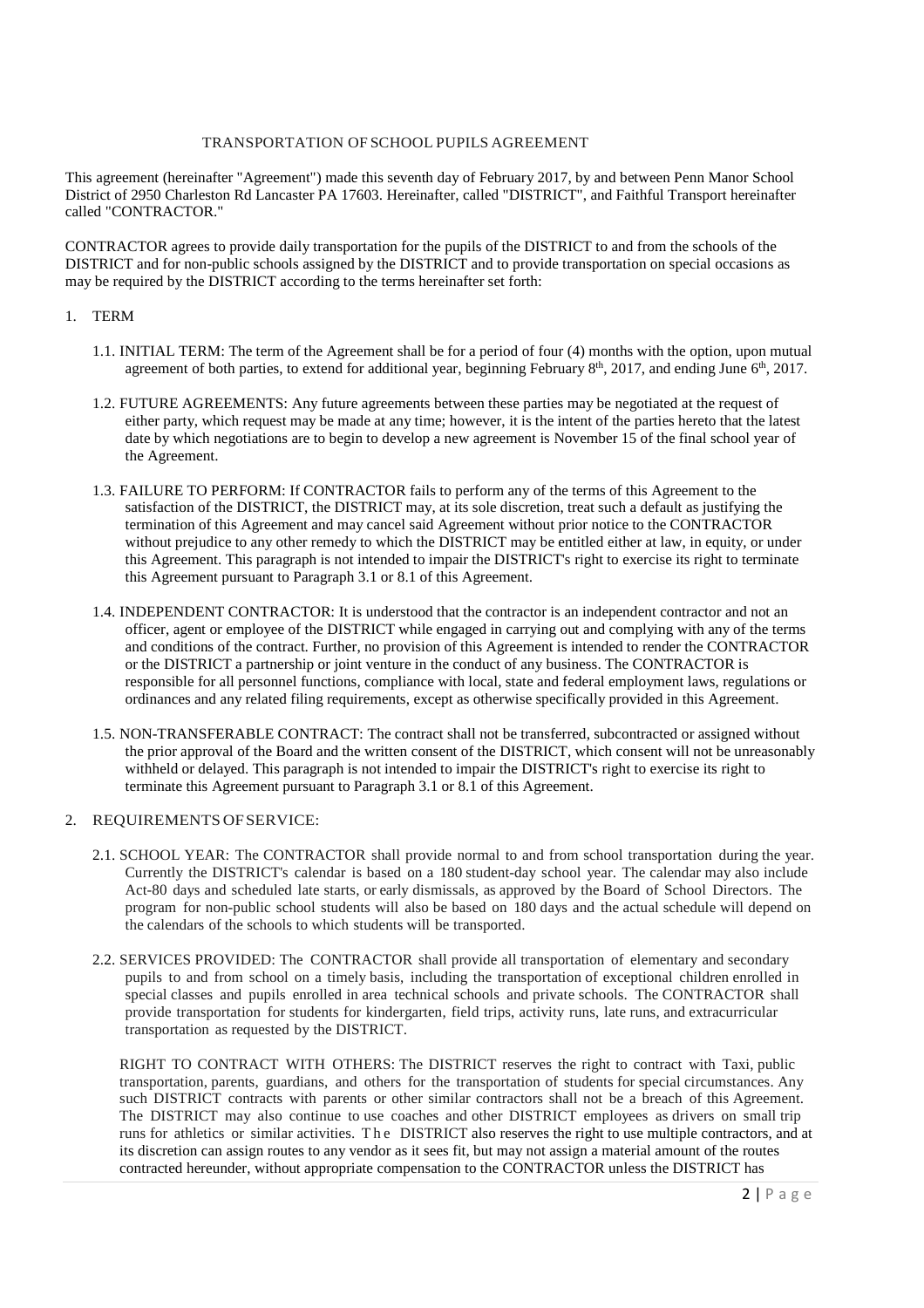terminated for good cause. The DISTRICT shall extend first opportunity to the CONTRACTOR to submit a quote for any student transportation for the DISTRICT.

- 2.3. ROUTE DEVELOPMENT: The CONTRACTOR shall provide assistance in development of bus routes for daily transportation. Bus routes shall maximize the state transportation reimbursement formula including ridership, age, and minimal empty mileage while being mindful of student ride time. All bus stops must be approved by the DISTRICT prior to utilization. The DISTRICT reserves the right to revise or change any and all routes and the number of buses required hereunder to best suit its needs at any time before or during the school year. Any such revisions shall be deemed an ordinary part of this Agreement. Except in emergency situations or with the prior written consent of School District, CONTRACTOR shall not deviate from the designated route. Any emergency situation shall be reported promptly to DISTRICT. An operating time schedule shall be prepared by DISTRICT in cooperation with CONTRACTOR. This schedule shall designate the time and place of all bus stops and shall be posted in the vehicle and at each location to which pupils are transported. The time schedule may be modified by DISTRICT. The routes will be developed during the summer preceding the school year during which they will be used. The DISTRICT will make every reasonable effort to deliver routes to CONTRACTOR no later than 14 days prior to school opening.
	- 2.3.1. A bus on lay over between runs may not deviate from the most efficient travel path to its next run's starting point. This would be considered to be a false inflation of miles.
	- 2.3.2. Pupils shall be taken on and discharged from the vehicle only at designated stops. No pupils shall be permitted to get on or off the vehicle while it is in motion. No vehicle operator shall start the vehicle or signal the driver of any vehicle, who has stopped in compliance with the provisions of the laws of the Commonwealth of Pennsylvania, to proceed until each pupil has reached a safe place.
- 2.4. VEHICLES: The CONTRACTOR shall furnish all equipment, vehicles (including spare buses, as back-ups), labor, lubrication, and maintenance and all other materials and services, which are required in connection with the transportation to be provided under this agreement.

The DISTRICT reserves the right to annually adjust the number and capacity of buses to be provided by the CONTRACTOR to best accommodate its regular and special transportation needs. The Contractor will provide a vehicle list to the School District on or before August  $1<sup>st</sup>$  annually.

#### 2.5. MAINTENANCE:

- 2.5.1. Contractor shall keep all equipment in first-class condition and in accordance with law and industry accepted maintenance standards. District shall have the right at any and all times to inspect any equipment for purposes of assuring Contractor's compliance with the terms of this Paragraph. Contractor shall, upon request of the District, provide periodic reports summarizing the repairs made to all equipment. Any time a spare bus is required, the CONTRACTOR will properly label the bus with the bus number it is replacing. Magnetized numbers are preferred, but a minimum of a paper taped to windows facing all four sides of the vehicle is required.
- 2.5.2. In the event of a mechanical failure or breakdown of any bus while in use providing the Service required hereunder, Contractor agrees that a spare bus and driver shall promptly respond to the site of the breakdown for transfer of Students for delivery to destination in accordance with this Agreement.

#### 2.6. INSURANCE: CONTRACTOR shall obtain and maintain

- 2.6.1. workers' compensation insurance of not less than \$1,000,000
- 2.6.2. automobile and general liability insurance with limits
	- 5.a for property damage of not less than \$5,000,000 per occurrence and
	- 5.bfor bodily injury or death of not less than \$5,000,000 per occurrence
	- 5.c for general aggregate of not less than \$10,000,000
- 2.6.3. Such insurance shall include the DISTRICT as an additional named insured and shall not be cancelable except upon thirty (30) days' prior written notice to the DISTRICT. CONTRACTOR shall furnish DISTRICT with certificates for the insurance described above. The Contractor needs to have a "waiver of subrogation" under their auto liability, general liability, and worker's compensation policy.
- 2.6.4. Each party will immediately notify the other of any accident or condition which arises out of or touches upon the work performed by the contractor on School District business, so as to handle potential problems on a timely basis in the best interest of both parties.
- 2.7. INDEMNIFICATION: In addition to the insurance requirements, the contractor shall also defend, indemnify and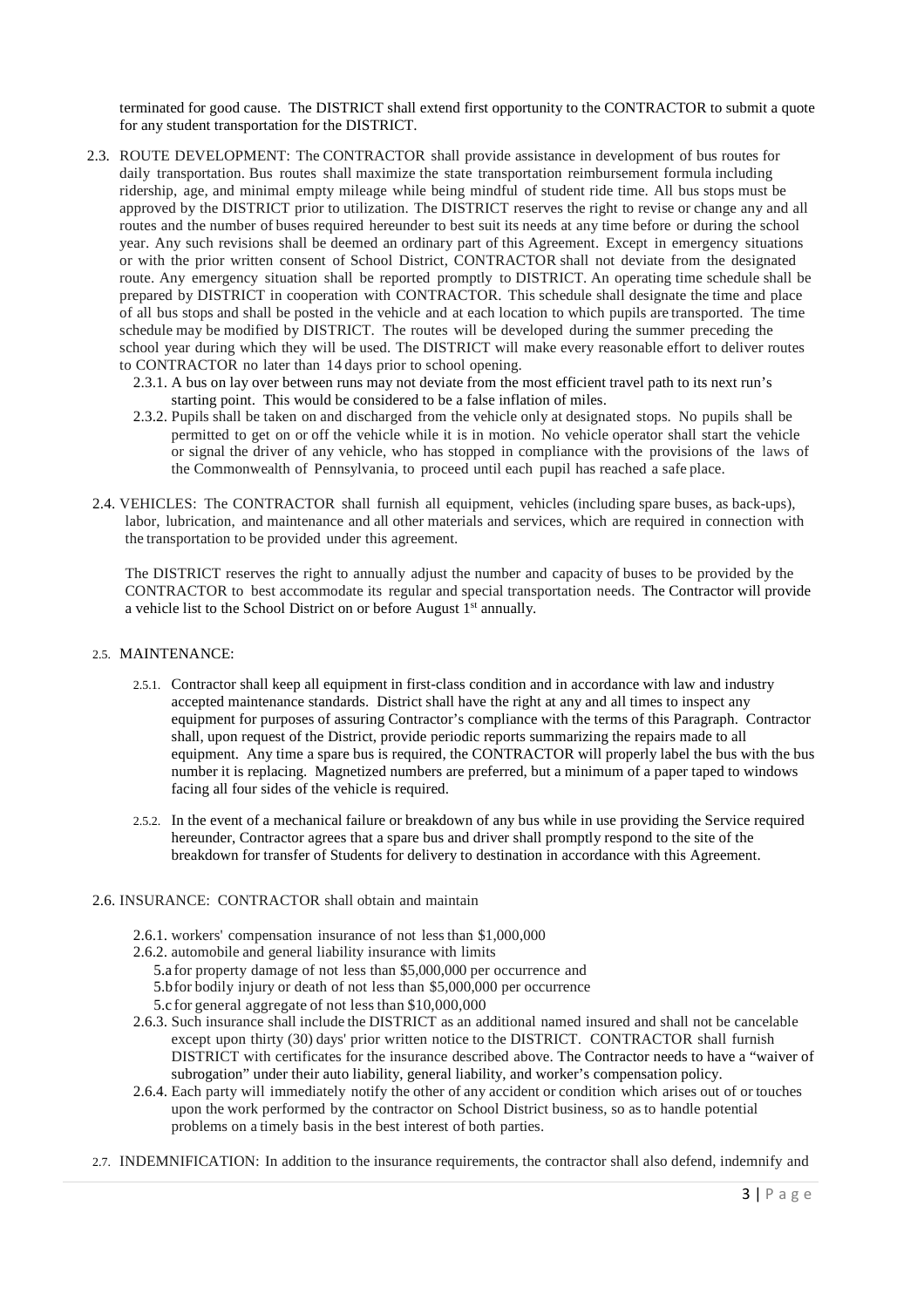hold harmless the School District from and against any and all claims, suits, judgments, and demands whatsoever, including without limitation to costs, litigation expenses, counsel fees, and liabilities with respect to injury to, or death of, any person or persons whatsoever, or damage to property of any kind by whosoever owned, arising out of or caused or claimed to have been caused in whole or in part by the acts or omissions of the contractor, its agents or employees, in the performance of its duties under this Agreement. Contractor's indemnification and hold harmless obligations under this section shall not apply to the extent any loss, damages, suits, penalties, costs, liabilities and expenses arise from or are caused by the negligence or willful misconduct of the District, its agents or employees, however, nothing in this indemnification provision is intended to waive or extinguish the immunity protections of the DISTRICT, its agents or employees as set forth in the Pennsylvania's Political Subdivision Torts Claims Act.

- 2.8. COMPLIANCE: The CONTRACTOR in performing CONTRACTOR's obligations under this agreement shall comply with all governmental and other standards and requirements, including without limitation:
	- 2.8.1. all standards and requirements of
		- 5.a the Public School Code of 1949, as amended, and
		- 5.bthe Vehicle Code, as amended
	- 2.8.2. the regulations of the State Board of Education
	- 2.8.3. the regulation of the Department of Transportation, including without limitation, all standards and requirements relating to:
		- 5.a the type and quality of equipment and vehicles
		- 5.bthe condition and maintenance of equipment and vehicles
		- 5.c the licensing and inspecting of equipment and vehicles
		- 5.dthe manner of operating all equipment and vehicles
		- 5.e the licensing of CONTRACTOR'S employees and agents and
		- 5.f the fitness, competence, physical condition and physical examination of CONTRACTOR' s employees and agents and
	- 2.8.4. background checks of CONTRACTOR'S employees and agents under Section Ill of the Public School Code 24 P.S. § 1-111, and the Child Protective Services Law, 23 P.S. § 6344.
- 2.9. RULES: The CONTRACTOR in performing CONTRACTOR's obligations under this agreement shall comply with all reasonable rules and regulations as from time to time adopted by the DISTRICT. These include, but are not limited to, the rules included in this contract, Exhibit "B", and the **"Request for Proposal"** as awarded. The DISTRICT shall provide to the CONTRACTOR any DISTRICT procedure, policies, regulations, or other transportation requirements that would materially alter the provisions of this agreement as soon as the information becomes available.

The CONTRACTOR shall provide to the DISTRICT, any Local, State or Federal procedures, policies, regulations, or other transportation requirements, which would materially alter the provisions of this agreement.

- 2.9.1. The CONTRACTOR shall permit authorized representatives of the DISTRICT or an appropriate governmental agency to inspect and audit all data and records of CONTRACTOR relating to performance, pursuant to this Agreement. CONTRACTOR agrees to maintain all required records for at least seven (7) years after DISTRICT makes payment to CONTRACTOR and all pending matters involving service are closed.
- 2.10. REPORTS: The CONTRACTOR shall furnish, as necessary, all data in order that the DISTRICT can accurately meet State reporting requirements. Specifically, the mileage sheets used with form PDE- 1043C must be submitted to the DISTRICT by the end of the third week of each month.
	- 2.10.1. Copies of seating assignments and bus rosters shall be submitted to the DISTRICT as requested.
	- 2.10.2. The CONTRACTOR agrees to furnish such reports as may be required and at the times designated by the School District or its designated representative. The CONTRACTOR agrees to provide the Transportation Coordinator with verification of every requirement for buses and bus drivers, as outlined by the Pennsylvania Department of Transportation, Pennsylvania Department of Education, and this contract prior to the opening of school, or whenever new drivers are used, i.e., but not limited to valid school bus driver licenses, physical examination cards, and criminal background checks.
	- 2.10.3. All reports requested by the DISTRICT are to be delivered to the DISTRICT within two days of requested due date.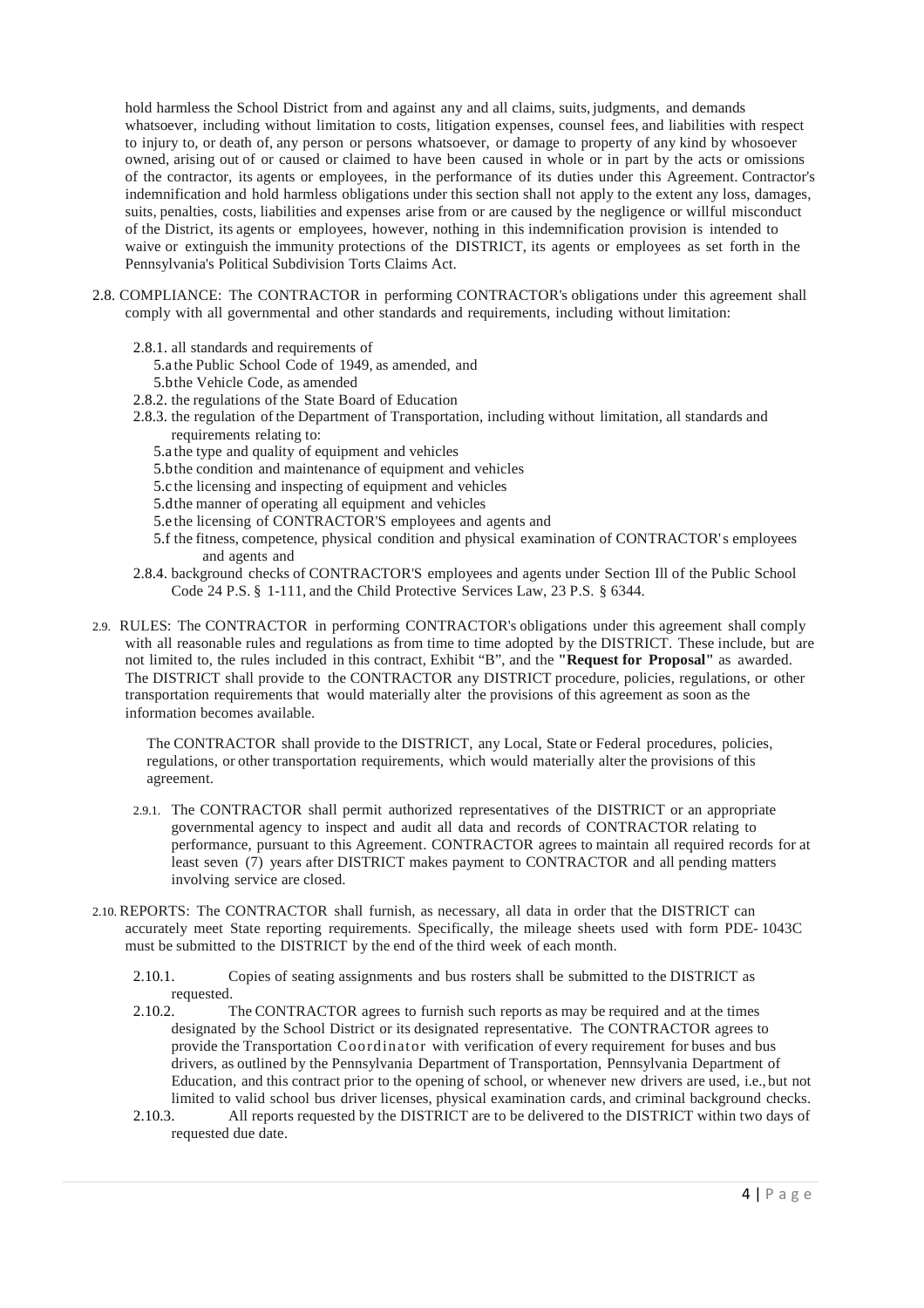- 2.11. STUDENTS WITH SPECIAL NEEDS: Drivers assigned to transport disabled, special education, and early intervention program students shall be given special training concerning the techniques of handling such children. The DISTRICT reserves the right to place its own personnel on these vehicles to assist these students for physical, emotional, or disciplinary reasons. The DISTRICT reserves the right to review said training program and make alterations to its content and techniques. All Substitute drivers and any regular drivers assigned to transport children with severe allergies shall be given special training concerning the techniques and administering of Epi- Pen and Auvi-Q medication. DISTRICT shall develop applicable procedures for the emergency administration of epinephrine via epi-pen or Auvi-Q to a pupil for anaphylaxis which provides that:
	- 2.11.1. The parents or guardians of the student provide CONTRACTOR and the DISTRICT with written authorization for the administration of the epi-pen or Auvi-Q;
	- 2.11.2. The parents or guardians of the student provide the DISTRICT with written orders from the student's physician or advanced practice nurse that the student requires the administration of epinephrine for anaphylaxis and does not have the capability for self-administration of the medication or may require assistance in administration in some circumstances. The DISTRICT will verify those written orders and will be responsible for communicating to CONTRACTOR that the DISTRICT has received proper orders and the DISTRICT will provide a summary of those orders in a form for use CONTRACTOR and its drivers;
	- 2.11.3. The parents or guardians of the student sign a statement acknowledging their understanding that if the procedures specified in this section are followed, CONTRACTOR, its bus drivers, its bus monitors and other CONTRACTOR personnel shall have no liability as a result of any injury arising from the administration of or failure to administer the epi-pen to the pupil and that the parents or guardians shall indemnify and hold harmless CONTRACTOR, its bus drivers, bus monitors and other personnel against any claims arising out of the administration of or failure to administer the epi-pen or Auvi-Q to the pupil

# 3. CONDITION OF SERVICE:

- 3.1. WORK STOPPAGE: In the event that CONTRACTOR's bus drivers announce an intent to strike or engage in a work stoppage, or otherwise engage in such activities, the CONTRACTOR shall immediately notify the DISTRICT regarding the same, and advise whether or not the CONTRACTOR IS capable of providing the transportation services contemplated by this Agreement during any strike or work stoppage. In the event the CONTRACTOR advises it cannot provide the contemplated transportation services due to a strike or work stoppage, or the DISTRICT reasonably determines that the CONTRACTOR cannot provide the contemplated transportation services due to a strike or work stoppage, the DISTRICT, in its sole discretion shall right have the right to either:
	- 3.1.1. immediately terminate this Agreement 30 days from the initial work stoppage due to intermittent or continuing interruption of transportation service due to strike activities, with at least twenty-four (24) hours advance notice to the CONTRACTOR; or
	- 3.1.2. not terminate this Agreement, but make alternative arrangements to provide transportation services to DISTRICT students, and the CONTRACTOR shall be responsible for indemnifying the DISTRICT for all out-of-pocket costs associated with providing such alternative transportation services, including, but not limited to, legal fees, personnel, fuel, vehicle and other costs incurred to provide such alternative transportation services. In the event the District should be unable to obtain such transportation services elsewhere, or in lieu thereof at the option of the District, the contractor shall pay to the District, in addition to any other accounts payable hereunder, additional administrative costs to the District in the amount of one thousand dollars (\$1000) per day to be deducted from the next payment to the contractor.
	- 3.1.3. These provisions are intended to provide the DISTRICT with remedies for CONTRACTOR' S noncompliance with this Agreement in addition to those set forth in Paragraph 8.1.
- 3.2. WEATHER: Determination of inclement weather and/or hazard road conditions will be discussed jointly by the DISTRICT and CONTRACTOR, with final decision to be made by the DISTRICT. The Superintendent, or designee, shall have the sole responsibility of altering, delaying or canceling bus service during inclement weather. The contractor agrees to advise the School District of road conditions when requested. The contractor further agrees to abide by the decision of the Superintendent, or designee, and operate on the assigned schedules and routes.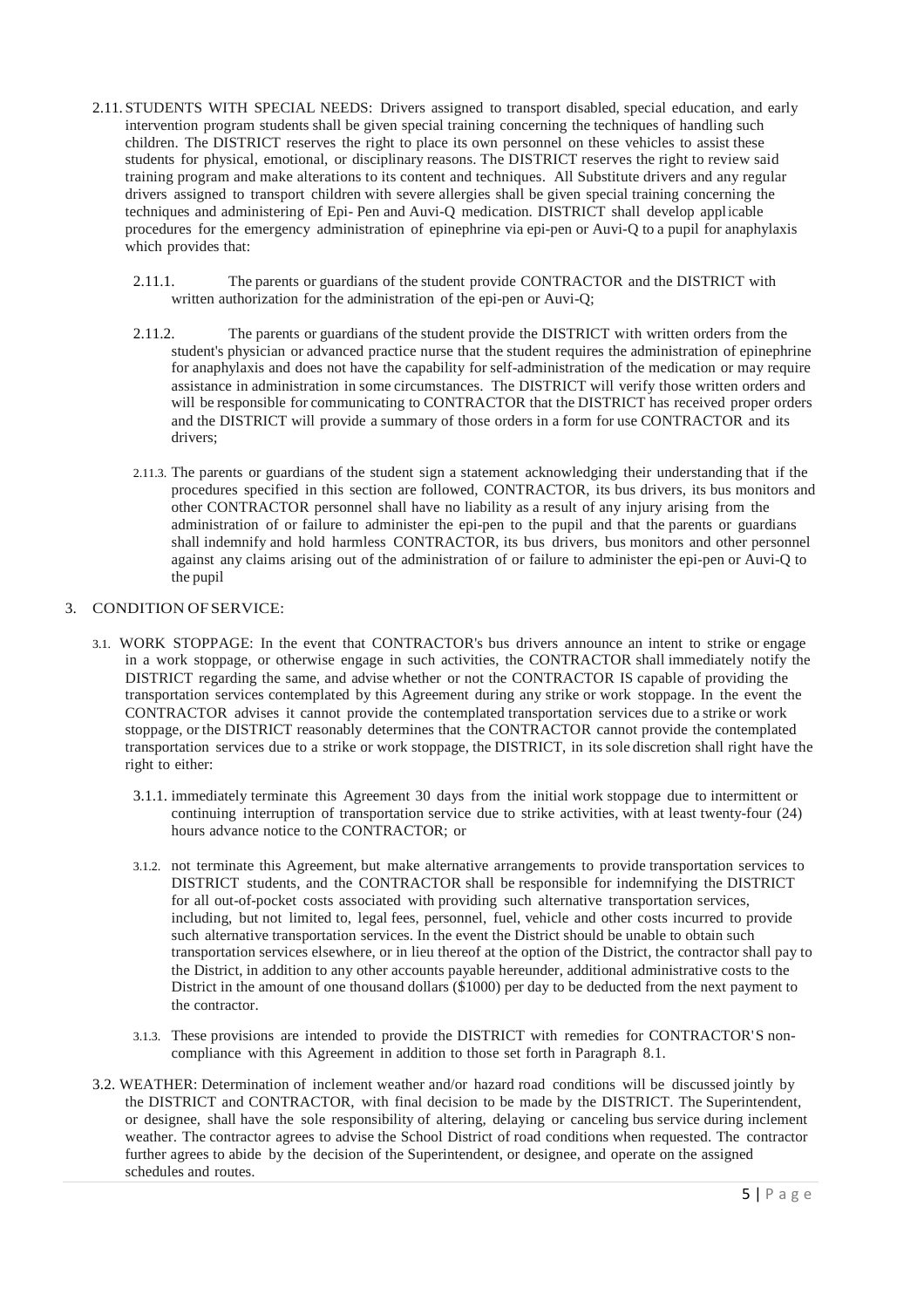- 3.3. DRIVER REASSIGNMENT AND REMOVAL: The DISTRICT may request that the CONTRACTOR reassign a bus driver to a different bus route within the DISTRICT, or to be removed entirely from driving duties within the DISTRICT as it deems necessary and appropriate to ensure the safety, security and well being of its students and employees. The CONTRACTOR shall not reasonably withhold its consent to such requests, and the refusal to grant such reasonable requests shall constitute a material breach of this Agreement.
- 3.4. DRIVER INFORMATION: A Certified List of all drivers and substitutes shall be provided by August  $1<sup>st</sup>$  of each year and shall be updated in writing as may be necessary from time to time. All drivers and substitutes, prior to operating a vehicle under this contract, shall register his/her name, address, license number, and background check with the DISTRICT. Inclusion on the list shall be certification of compliance with all requirements. No uncertified driver may drive under any circumstances.

At the onset of this Agreement and prior to the start of any new or additional drivers, the Contractor shall furnish the DISTRICT with proper Certification from all drivers. Photocopies shall be provided for the following:

- a. CDL or Class C Driver's License
- b. CDL Endorsement Card, if applicable
- c. Bus or Van Driver Physical Examination Form
- d. DL-713 Certificate of Completion for a New Driver, if applicable
- e. DL-714 Training Report Form, if applicable
- f. DL-742 Medical Card, if applicable
- g. DL-503, Motor Vehicle Report
- h. Act 34, PA State Police Criminal Record Check
- i. Act 151, Child Abuse History Clearance
- j. Act 114, FBI Fingerprint Report
- k. ACT 24, PDE Form 6004, Arrest/Conviction Report & Certification Form
- l. ACT 126, Mandatory Training for Child Abuse Recognition & Reporting

The DISTRICT has the undisputed right to refuse a driver supplied by the CONTRACTOR who in the sole opinion of the DISTRICT have a record or performance which are unsuitable or not satisfactory to the DISTRICT

The CONTRACTOR is responsible to comply with all federal laws, state laws, local laws, and District policies pertaining to drug and alcohol testing of drivers and related personnel who provide student transportation services for the Penn Manor School District. A mandatory drug testing and approved random testing program, as specified by state and federal laws, is required to be performed by a District approved Contractor at the expense of the contractor.

Both regular and substitute drivers shall be assigned as consistently as possible to the same bus run for the purpose of route familiarization and pupil control. It is the express desire of the School District that the rate of driver turnover be minimal.

- 3.5. BIO-HAZARD: All buses operated by CONTRACTOR for any DISTRICT function shall contain equipment to enable CONTRACTOR cleanup of infectious wastes/bodily fluid discharges. All drivers shall be trained in the proper handling and disposition of said infectious wastes/bodily fluid discharges.
- 3.6. CONTRACTOR EMPLOYEES: All Drivers shall be employees of the contractor. Contractor acknowledges and will advise its employees that they shall not be entitled to any employee benefits from the District in consideration for the services performed under this Contract, including but not limited to, vacation, disability insurance, health insurance, life insurance, workers' compensation and unemployment compensation coverage, retirement benefits and any other employee benefit. Any and all such benefits shall be the responsibility of Contractor.

#### 3.7. SUPERVISION.

- 3.7.1. Contractor is responsible for the behavior and actions of its employees, particularly with regard to adherence to the transportation policies and regulations of the District. Violations of those policies and/or regulations by drivers shall be considered violation of those policies and/or regulations by the Contractor who employs the driver. Such violations of policies and/or regulations may, at the option of the District, operate as cause for the termination of a contract for the transportation of school pupils
- 3.7.2. Contractor will immediately investigate all accidents involving school vehicles under contract to the District. Every accident report shall include the name and seating location of every person on the vehicle at the time of the accident, including information about any possible injuries and information requested by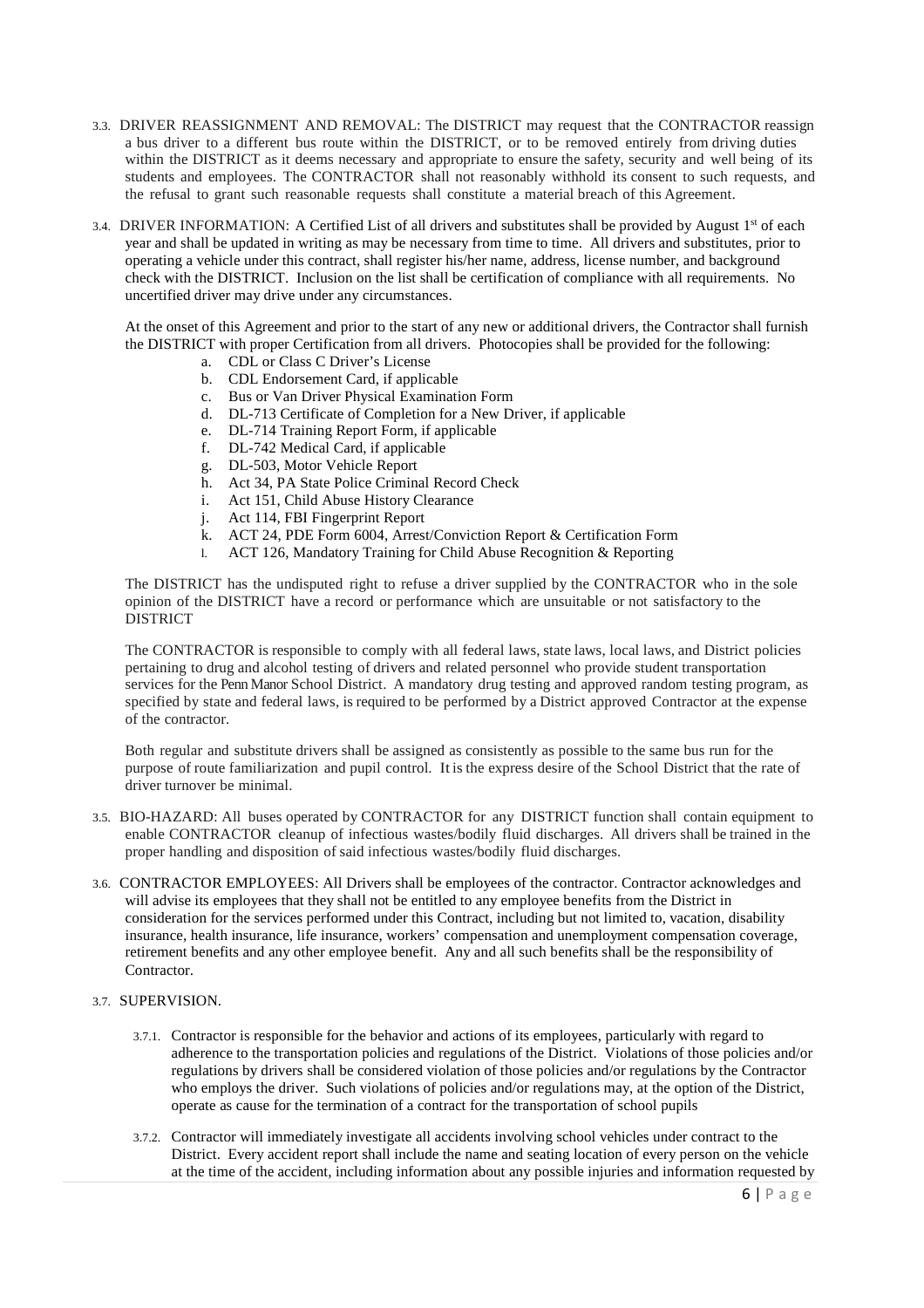law enforcement personnel. Contractor shall submit a detailed written report to the Superintendent within 24 hours of an accident. The Contractor shall also submit on time all other requested reports.

3.7.3. Contractor shall investigate all complaints of improper conduct on the part of any driver and will report the complaint and the results of the investigation to the Board and/or its designated representative. No person will be permitted to drive a bus if there is reason to believe that such person has engaged in any improper conduct with any Student or in any manner during the course of driving Students. Contractor shall take reasonable steps to prevent its employees from exposing any Student to impropriety of word or conduct. Contractor shall not permit its drivers to smoke on the bus, to drink any intoxicating beverage, or be under the influence of drugs or alcohol while operating any bus. Contractor shall regulate the use of prescription and non-prescription drugs which may impair the safe operation of bus.

#### 4. COST PROVISION:

- 4.1. INVOICE: The CONTRACTOR shall provide the DISTRICT with monthly invoices for actual transportation services no later than the 15th working day of the month for the previous month's service. The DISTRICT shall pay for services in full no later than forty-five (45) calendar days after the invoice date. Final reconciliation of the actual service will be calculated by the DISTRICT based upon the information provided to complete the PDE 1043, and will be paid no later than June 30 of the ending school year.
- 4.2. ALTERATION: During the term of this agreement, the DISTRICT, may, at its sole discretion, alter the transportation (routes, times, students, trips, etc.) to be provided by CONTRACTOR under this agreement. In the event of an alteration, the compensation to be paid to CONTRACTOR shall be adjusted (increased or decreased) by the DISTRICT as according to Exhibit "A".

### 5. COMPENSATION

- 5.1. DAILY RATE: The daily rate will be paid by the District for any route that has both an AM and PM run. For daily transportation, the DISTRICT shall pay the CONTRACTOR based on daily rate fee of \$214.00.
- 6. Legal Provision
	- 6.1. CONTRARY TO LAW: In the event that any provision of this Agreement shall at any time be held to be contrary to law by a court of competent jurisdiction from whose final judgment or decree no appeal has been taken within the time provided for doing so, such provision shall be void and inoperative; however, all other provisions of this Agreement shall continue in effect.
	- 6.2. NOTICE: Any notices to be given hereunder by either party to the other may be affected either by personal delivery in writing or by mail registered and certified, postage prepaid with return receipt requested. Mailed notices shall be addressed to the parties at the addresses appearing in the introductory paragraph of this agreement but each party may change his address by written notice in accordance with this paragraph. Notices delivered personally shall be deemed communicated as of actual receipt; mail notices shall be deemed communicated as of three days after mailing.
	- 6.3. PERTINENT LAWS: This Agreement is subject to the provisions of all pertinent federal, state and local laws and regulations and all amendments made thereto. Except as otherwise provided, all provisions of this Agreement are subject to modification to bring this Agreement into compliance with existing or any new or amended federal, state or local law and regulation prescribing requirements for the administration or operations of pupil transportation. The District shall notify the Contractor in writing of any such modification required when the District has knowledge of laws or amendments thereto or new laws affecting the administration or operation of pupil transportation services. Any such provision shall be thereupon incorporated into this Agreement.
	- 6.4. LAWS OF PA: This Agreement shall be governed by and construed in accordance with the law of the Commonwealth of Pennsylvania. The parties hereto agree that any dispute arising between the parties, whether under this Agreement or not, shall be filed in the Court of Common Pleas of Lancaster County, Pennsylvania.
	- 6.5. FINANCIAL INTEREST: No board member, officer, or other employee of District, during their tenure and for one year thereafter shall have any direct or indirect financial interest in Contractor, this Agreement, or the proceeds thereof.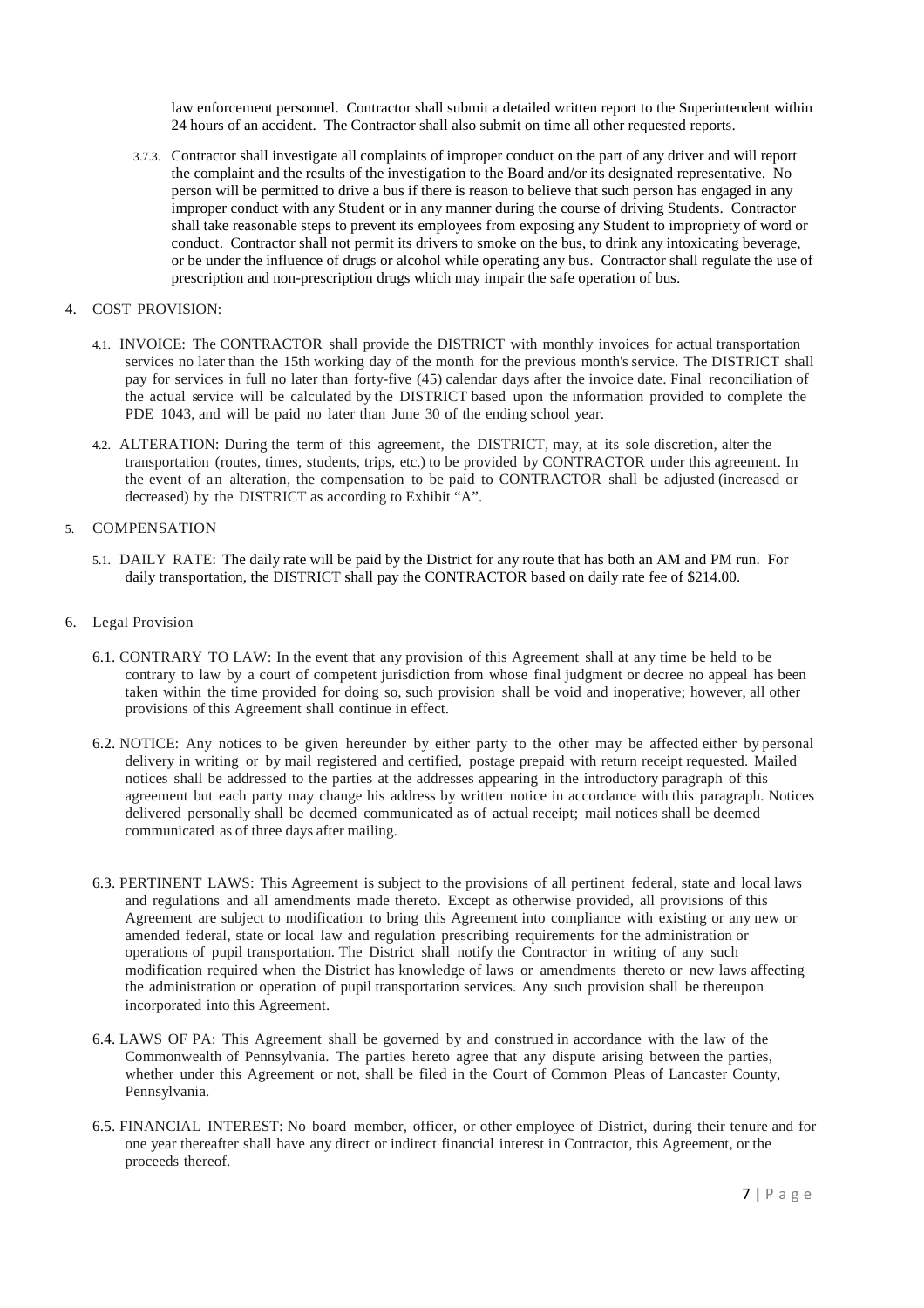- 6.6. LICENSES: The contractor and its employees shall acquire and maintain valid permits and licenses required by law. All costs and fees for such license shall be the sole responsibility of the contractor and/or the drivers under its employ.
- 6.7. BINDING: Subject to the provision regarding assignment, this Agreement shall be binding upon the heirs, executors, administrators, successors and assigns of the respective parties.

It is expressly agreed that the Contractor shall have no right or authority at any time to make any contract or binding promise of any nature on behalf of the District, whether oral or written, without the express written consent of District.

- 6.8. COMPLETE AGREEMENT: This Agreement represents the complete Agreement between the parties with respect to the subject matter set forth herein and supersedes all prior and contemporaneous agreements and understandings, inducements or oral conditions pertaining thereto, expressed or implied, oral or written. This Agreement shall not be modified except by writing duly executed by CONTRACTOR and DISTRICT.
- 6.9. AUTHORITY TO BIND: The person executing this Agreement on behalf of each party hereby represents and warrants (and acknowledges that each party of this Agreement will rely upon such representations and warranties) that he or she has the full competency, power and authority to bind such entity in accordance with the terms of this Agreement, including, without limitation, any assignment hereunder, and that no further corporate or other action is required to make this Agreement and any assignment hereunder valid and binding.
- 6.10. DISCRIMINATION PROHIBITED: In accordance with 62, Pa. C. S. A. § 3701, the contractor agrees that in the hiring of employees for the performance of work under this contract, no contractor, or any person acting on behalf of the contractor, shall by reason of gender, race, creed or color discriminate against any citizen of the Commonwealth of Pennsylvania who is qualified and available to perform the work to which the employment relates. No contractor, or any person on their behalf, shall in any manner discriminate against or intimidate any employee hired for the performance of work under this contract on account of gender, race, creed or color.
- 6.11. HUMAN RELATIONS ACT: The provisions of the Pennsylvania Human Relations Act, 43 P.S. Section 951, et seq. seq., prohibit discrimination because of race, religious creed, ancestry, age, sex, national origin, handicap or disability by employers, employment agencies, labor organizations, contractors and others. The CONTRACTOR shall agree to comply with the provisions of the Act as amended, and other applicable federal laws and regulations prohibiting similar types of discrimination, in the performance of its duties under this Agreement.
- 7. FORFEITURE: If the Contractor, at any time during the period of this Contract, fails to perform satisfactorily, or fails to furnish safe and adequate equipment or personnel, including management, or otherwise fails to comply with any of the terms of this Contract, the District may cancel this Contract and procure services elsewhere upon a thirty (30) day written notice to the Contractor. Prior to providing the Contractor with a thirty (30) day written notice of termination, the District agrees to provide the Contractor with a reasonable opportunity to correct any service or Contract deficiency. The term "reasonable opportunity" shall be interpreted as meaning that the Contractor will have no more than ten (10) working days in which to correct the service or Contract deficiency.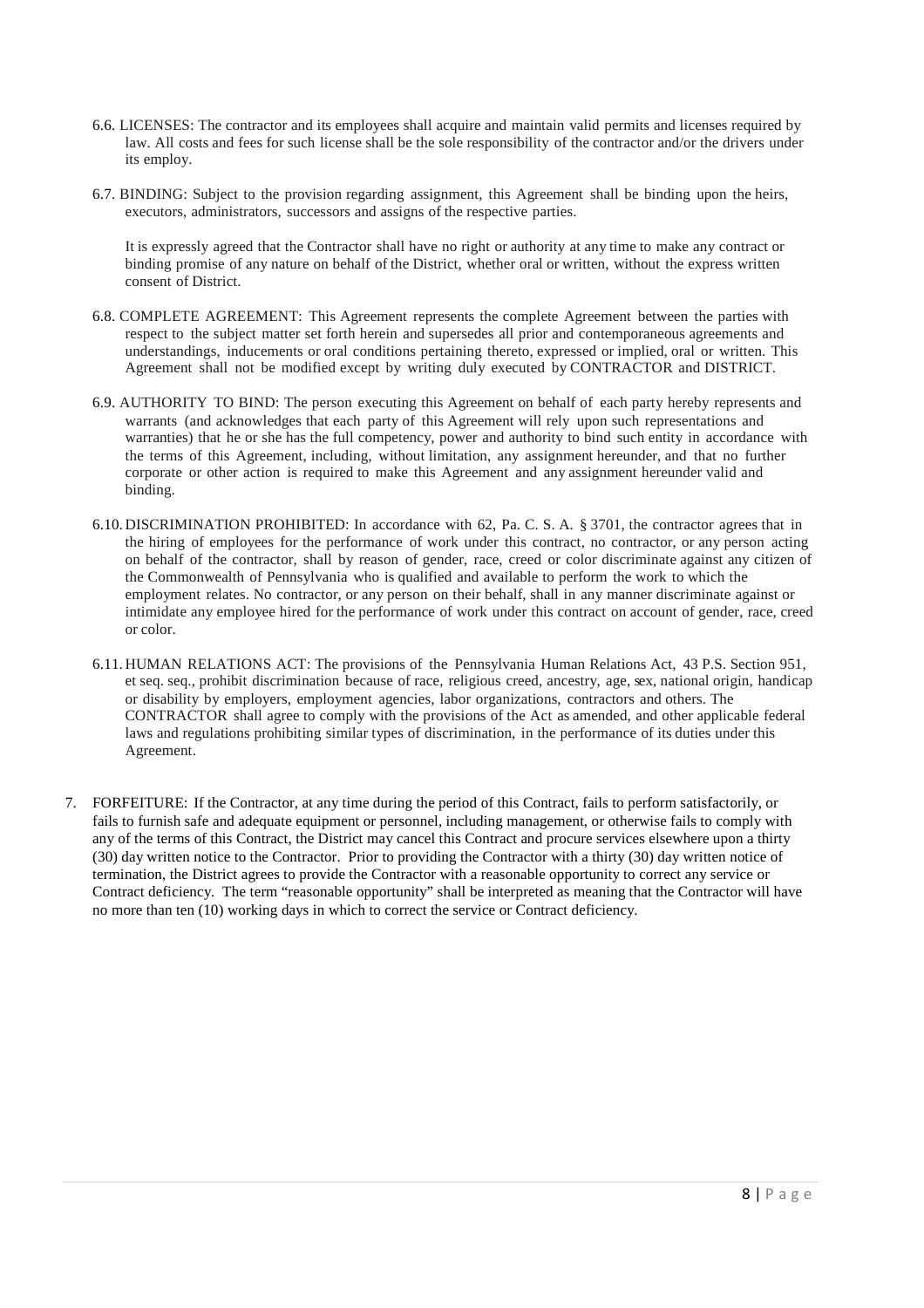IN WITNESS WHEREOF, School District and Contractor intending to be legally bound have hereto set their hands and seals this Seventh day of February 2017.

FAITHFUL TRANSPORTATION PENN MANOR SCHOOL DISTRICT

BY \_\_\_\_\_\_\_\_\_\_\_\_\_\_\_\_\_\_\_\_\_\_\_\_\_ \_\_\_\_\_\_\_\_\_\_\_\_\_\_\_\_\_\_\_\_\_\_\_\_\_\_\_\_\_\_\_

**Contractor** Business Manager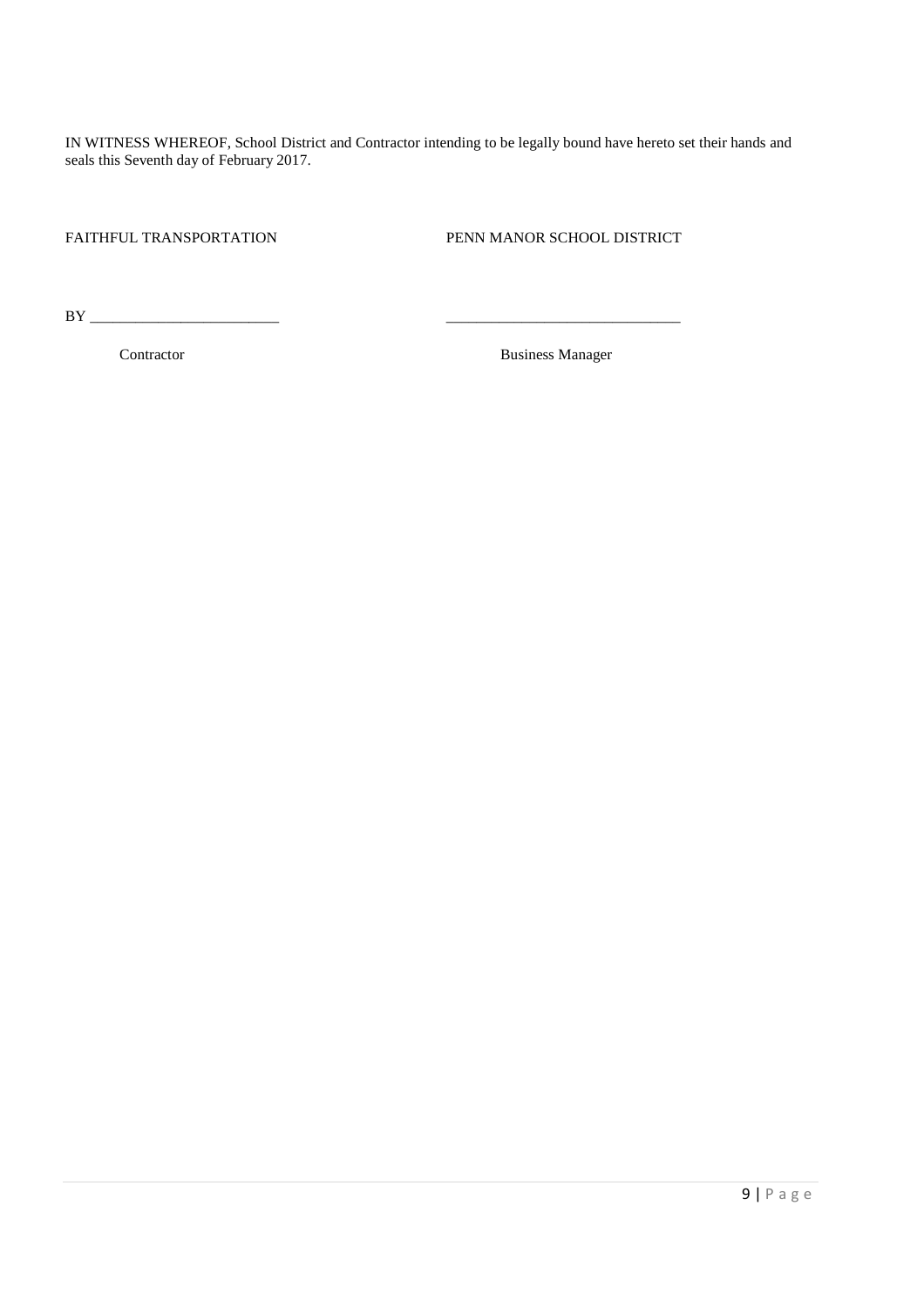#### Exhibit "A"

# **GENERAL SPECIFICATIONS FOR STUDENT TRANSPORTATION**

#### 1) **FAMILIARIZATION**

Each contractor is required to examine the entire proposal plus any issued addendums, including the specifications and attachments, and to become familiar with the routes, schedules, bus stops, traffic conditions, topography, road conditions, locations of schools, including entrance driveways and exits and with all other physical facts pertinent to the performance of the work. The contractor is responsible to perform as many dry runs necessary to create a successful first day of school or any other routing change submitted by the District.

#### 2) **MANAGEMENT OF EMPLOYEES**

Personnel furnished by the contractor to perform the functions specified in the contract shall be employees of the contractor. The contractor shall pay all salary, wages, Social Security taxes, federal and state unemployment insurance, and any other tax and benefit relating to the employment of such employees as may be required by law. The contractor shall provide all other required management services, including personnel services, such as licensing, training, supervision, and evaluation, necessary to carry out the terms of the contract. Contractor acknowledges and will advise its employees that they shall not be entitled to any employee benefits from the District in consideration for the services performed under this Contract, including but not limited to, vacation, disability insurance, health insurance, life insurance, workers' compensation and unemployment compensation coverage, retirement benefits and any other employee benefit. Any and all such benefits shall be the responsibility of Contractor.

#### 3) **DRIVERS**

It shall be the intention of the School District to contract for the transportation of public, parochial, private, charter and special needs school students on each school day as established by their respective calendars. The contractor will be responsible for providing drivers, for managing drivers, and furnishing the required number of drivers to transport students to and from school on a daily basis and for assigned field trips, athletic trips, and band trips.

- a) Every school bus driver provided by the contractor shall meet all regulations, presently in existence or implemented over the term of this contract, of the Bureau of Traffic Safety of the Pennsylvania Department of Transportation with regard to application, age, fitness, competence, conduct, licensing, physical examination, and continuing eligibility. Drivers must pass periodically administered physical examinations which may be required by the Public Utility Commission, the Interstate Commerce Commission and/or the Pennsylvania Department of Transportation.
- b) A mandatory drug testing and approved random testing program, as specified by state and federal laws, are required to be performed by a District approved company at the expense of the contractor. Contractors are responsible to comply with all federal laws, state laws, local laws, and District policies pertaining to drug and alcohol testing of drivers and related personnel who provide student transportation services for the Hempfield School District.
- c) Both regular and substitute drivers shall be assigned as consistently as possible to the same bus run for the purpose of route familiarization and pupil control. It is the express desire of the School District that the rate of driver turnover be minimal. The contractor is required to have a driver staffing levels that cover all planned routes plus an additional 10% worth of substitutes.
- d) Drivers will have physical examinations provided at the expense of the driver or contractor.
- e) A Certified List of all drivers and substitutes shall be provided by August 1st of each year and shall be updated in writing as may be necessary from time to time. All drivers and substitutes, prior to operating a vehicle under this contract, shall register his/her name, address, license number, and background check with the District. Inclusion on the list shall be certification of compliance with all requirements. No uncertified driver may drive under any circumstances.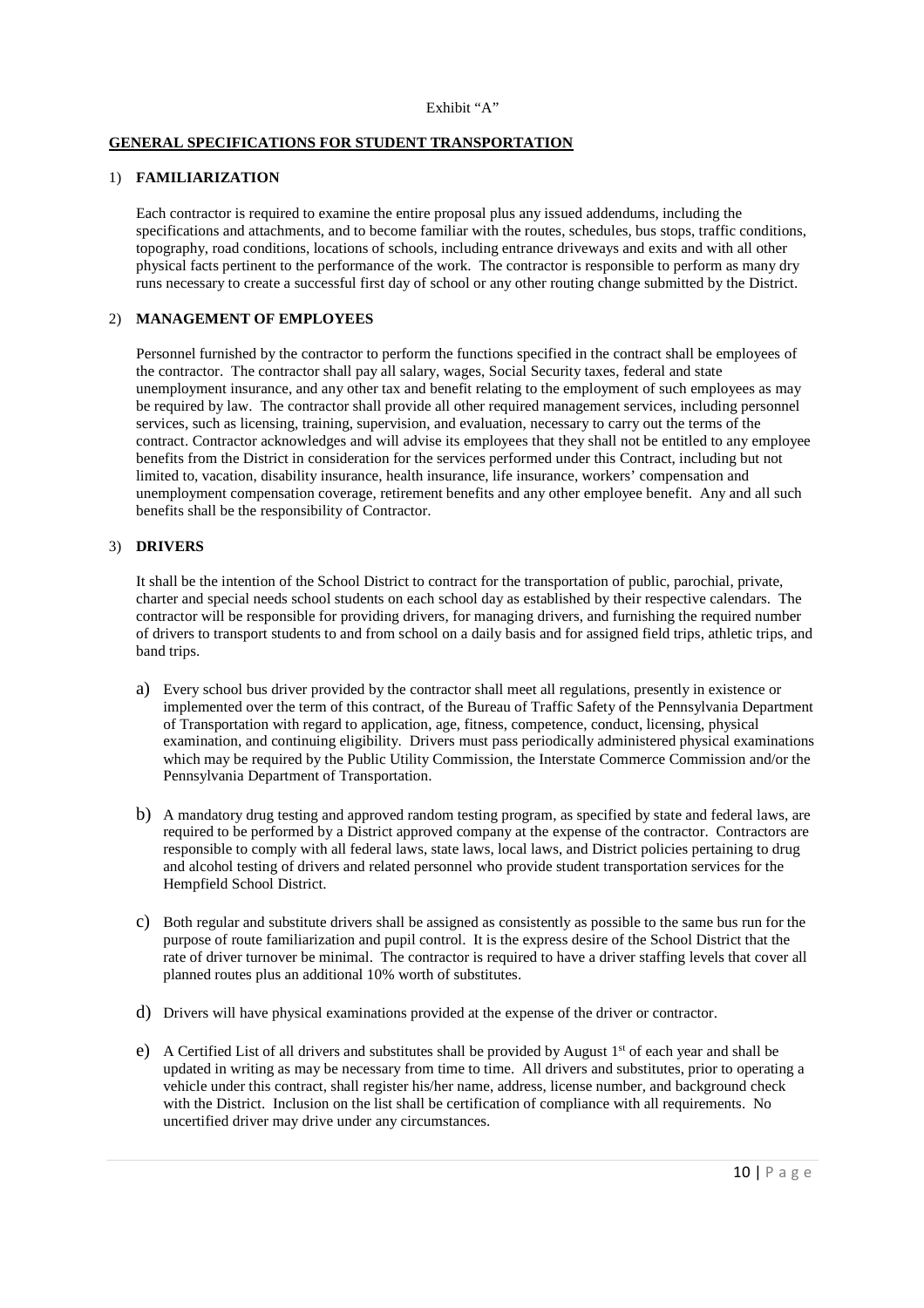At the onset of this Agreement and prior to the start of any new or additional drivers, the Contractor shall furnish the District with proper Certification from all drivers. Photocopies shall be provided for the following:

- a. CDL or Class C Driver's License
- b. CDL Endorsement Card, if applicable
- c. Bus or Van Driver Physical Examination Form
- d. DL-713 Certificate of Completion for a New Driver, if applicable
- e. DL-714 Training Report Form, if applicable
- f. DL-742 Medical Card, if applicable
- g. DL-503, Motor Vehicle Report
- h. Act 34, PA State Police Criminal Record Check
- i. Act 151, Child Abuse History Clearance
- j. Act 114, FBI Fingerprint Report
- k. ACT 24, PDE Form 6004, Arrest/Conviction Report & Certification Form
- l. ACT 126, Mandatory Training for Child Abuse Recognition & Reporting
- f) The contractor agrees to submit a list of certified drivers and copies of driver licenses, physical examination cards, and certificates of school bus instruction to the District before the start of each school year under the contract or prior to the start of service by new drivers. Additionally, the contractor agrees to furnish Act 34 (PA Criminal History Background Check), Act 151 (Child Abuse History Clearance), Act 114 (FBI Fingerprint Report) and any other required clearances for all personnel involved in the contract, including but not limited to all drivers, before drivers are allowed to transport students.
- g) All personnel, including drivers, assigned to perform under the contract shall be subject to approval by the District prior to their hiring by the contractor. The District retains the right to evaluate the drivers and all other personnel employed by the contractor for the performance of the contract by any and all reasonable means.
- h) The contractor will comply with a request by the District to reassign or remove any school bus driver, who, in the District's opinion, is not qualified to operate a school bus or cannot properly control students.
- i) The contractor agrees to maintain compliance with equal employment opportunity and affirmative action personnel policies as required by the Commonwealth of Pennsylvania and the Equal Employment Opportunity Commission.

# 4) **VEHICLES PROVIDED**

- a) School buses and all other vehicles used in the performance of the contract shall at all times conform to the standards for school transportation vehicles approved by the Department of Transportation. School buses shall meet the minimum standards of the Bureau of Traffic Safety and shall pass annual inspection by the Pennsylvania Officials during the summer months. Cars, vans and school mini-vans shall conform to the standards of the Bureau of Traffic Safety. All vehicles shall conform to the provision of the law of the Commonwealth of Pennsylvania, shall pass state required inspections, and be in good mechanical and sanitary condition. Required state inspections are to be completed annually between June 15<sup>th</sup> and August  $15<sup>th</sup>$ .
- b) The contractor is to provide sufficient spare buses as backup units for breakdowns, preventative maintenance, and accident-damaged vehicles. The contractor will also supply a reasonable number of additional buses to provide for special services, such as athletic trips, band trips and field trips.
- c) The contractor agrees to provide all vehicle maintenance and repairs on all buses, cars, and van utilized under the contract at its own cost.
- d) The contractor shall furnish daily interior cleaning. Vehicle windows must be clean and clear and vehicle numbering must be visible at all times. The contractor shall also perform daily pre-trip and post-trip inspections and promptly correct any deficiencies discovered on any vehicles or equipment to be utilized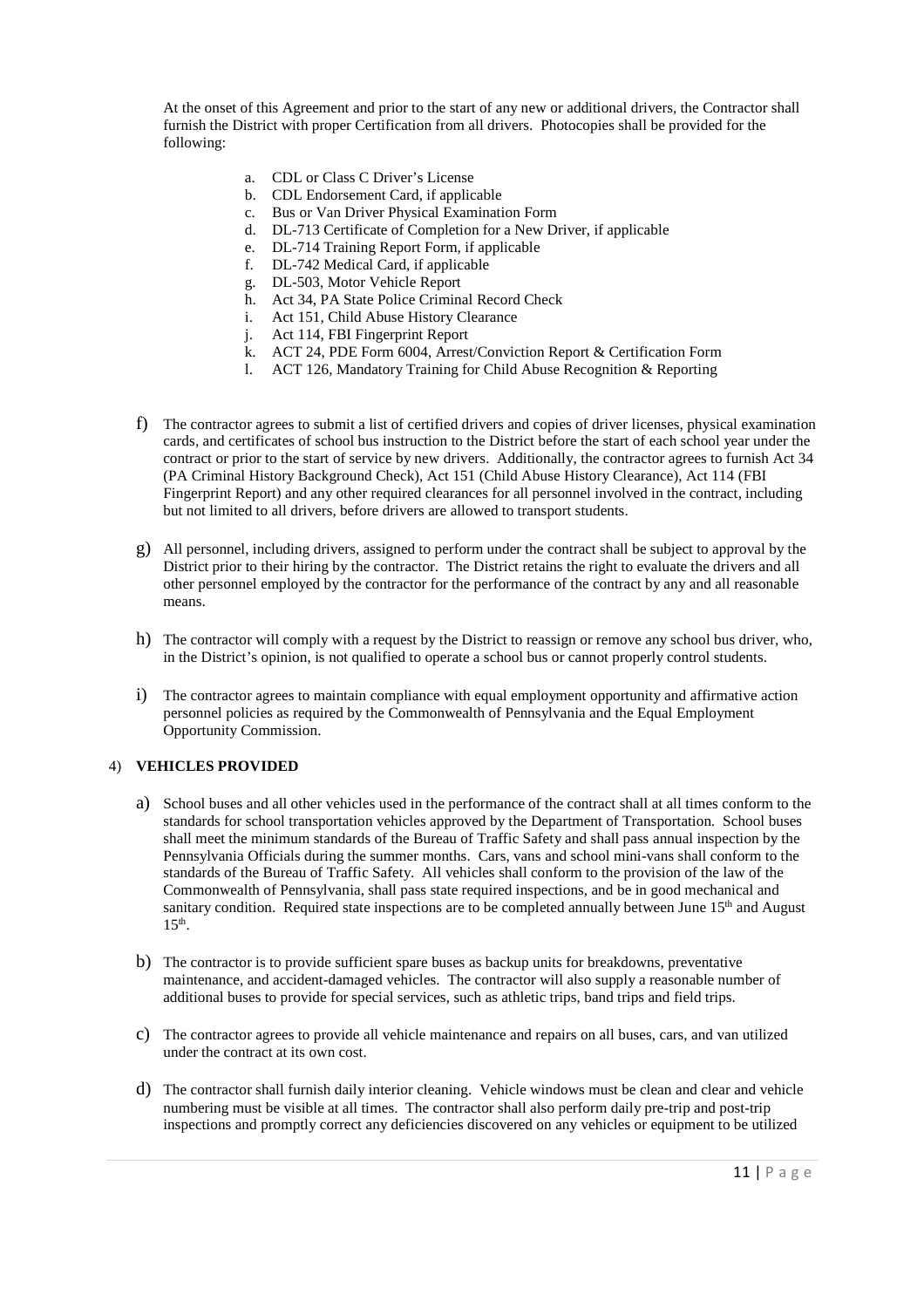under the contract. Under no condition may an unsafe bus be used to transport students. The contractor will keep on file the completed inspection sheets and submit copies of the sheets on demand to officials of the Hempfield School District when requested.

- e) The School District retains the right to inspect the school buses and all other vehicles to insure safety compliance.
- f) It is understood and agreed by both parties that the contractor when engaged in one or two hour delays for the start of classes will use the extra time to prepare the vehicles for service. School bus engines will be started earlier and left running so that alternate vehicles can be used in the case of failed starts. In subzero weather during delayed opening, contractors will do short test runs to be sure that their vehicles can complete their routes.
- g) The successful contractor will be required to provide buses and drivers to any or all municipalities of the District in the event of a community evacuation.
- h) All school buses assigned to regular "to and from" routes will have "Hempfield School District" placed on both sides of the vehicle. The District must preapprove the usage of buses labeled "Hempfield School District" for non-District purposes.

# 5) **SAFETY PRECAUTIONS**

The Contractor shall require all drivers to comply with the following safety precautions:

- a) All traffic regulations must be observed at all times.
- b) Each driver is expected to remain with the bus at all times whether at a school building or on the route while students are on the bus.
- c) The speed of a vehicle shall at all times be consistent with the safety of the passengers and shall at no time exceed the posted speed limit as set forth in the minimum standards of the Bureau of Traffic Safety, PA Department of Transportation, as promulgated from the Vehicle Code, or a reasonable speed for road conditions. It shall be the duty of each driver to operate the bus at a reasonable rate of speed at all times.
- d) Each driver shall use the greatest care to guard the children, prevent overcrowding and maintain order in the bus at all times. Any child refusing to obey the driver shall be reported to the school administration using the bus conduct forms provided by the School District.
- e) All children riding on the buses must be transported to their designated stops.
- f) No school bus shall be loaded beyond the seating capacity as set forth in the manufacturer's standards and as indicated on the "Approved School Bus Sticker." Each vehicle shall have adequate seating for each student with no standing permitted.
- g) There shall be no eating (food or drinks) in any of the vehicles used to transport students. Use of tobacco, drugs or alcoholic beverages in the buses or on school property is prohibited at all times. Contractors will enforce Hempfield School District policies including the requirement that there is no smoking allowed at any time on school buses used in the School District.

# 6) **BUS ROUTES AND BUS STOPS**

- a) Bus routes and bus stops shall be prepared and approved by the School District and may be modified at the sole discretion of the School District. The contractor shall not deviate from the designated routes or stops except by prior written consent of the School District or in an emergency.
- b) Operating time schedules shall be carried in the bus and shall be provided by the School District. The time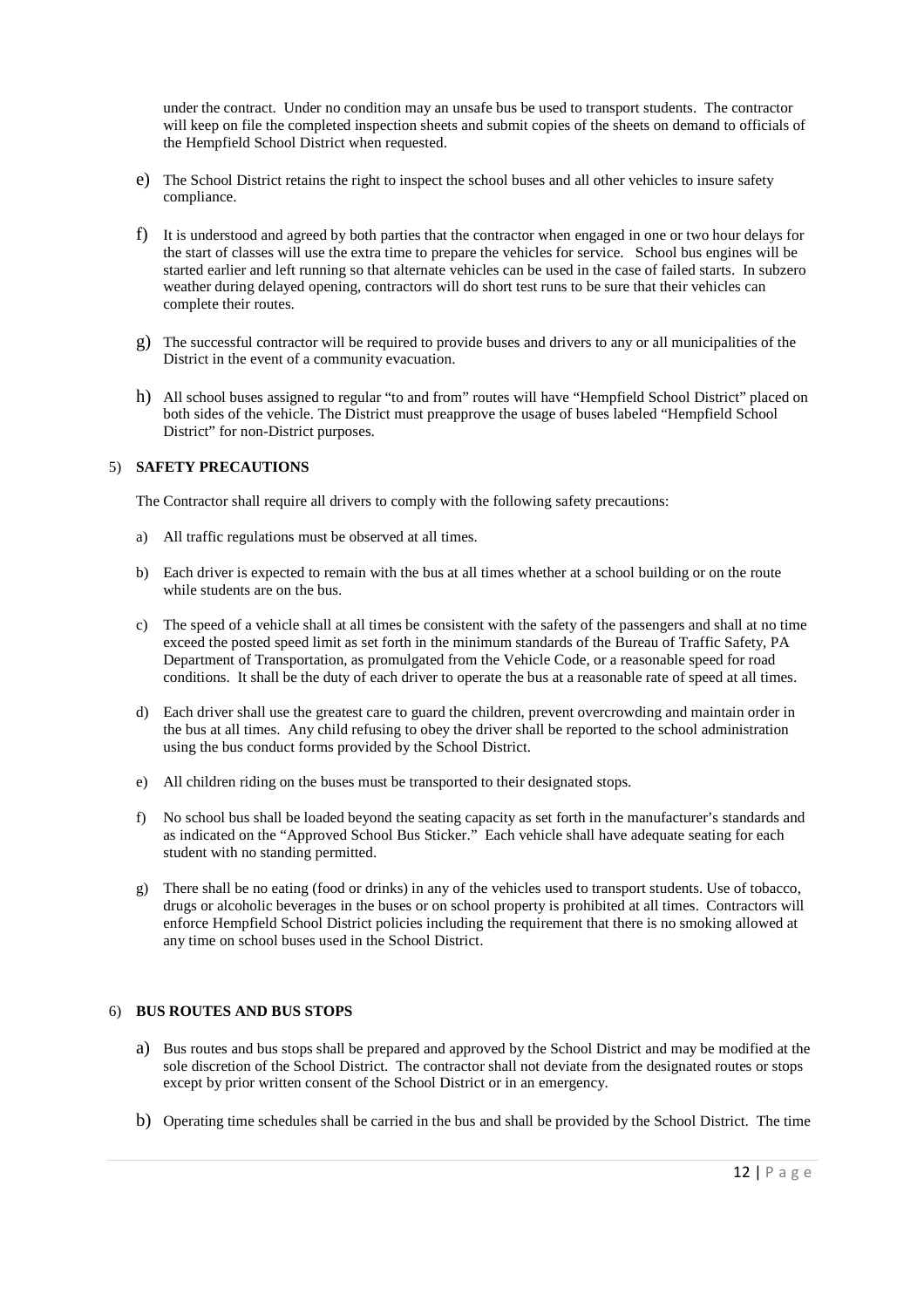schedule may be modified by the School District as the occasion demands, but only after due notice has been given to parents and contractor.

- c) The Board reserves the right to add or delete bus routes and the right to negotiate revised prices based on the number of routes added or deleted. If buses are eliminated, the actual savings per bus will be computed on the reimbursable cost of such run, plus or minus the contracted amount above or below the reimbursable cost.
- d) The Board reserves the right to revise any and all routes to suit the educational program at any time and such revision shall be deemed an ordinary part of the contract.

# 7) **PAYMENT SCHEDULE**

The Contractor shall be paid monthly based on submitted invoices for actual services provided over ten (10) consecutive months beginning in September and for the remaining nine months. Payments for the base contract for each school year will be made as follows:

The Contractors shall invoice before the  $15<sup>th</sup>$  of each month for the previous monthly scheduled services less any fuel adjustments, on a monthly basis and include all supportive data All invoices for the school year must be received in the Transportation Office by June 25<sup>th</sup> of that school year.

- DISTRICT.
- The CONTRACTOR uses a driver on a student with disabilities route who has not been properly trained as defined by the DISTRICT'S Special Education Department.

#### 8) **PUPIL SUPERVISION**

- a) The School District delegates to the contractor the necessary authority to supervise and control students on buses and vans in accordance with School District rules. Authorization shall not include corporal punishment, or the right to eject any offender under circumstances other than those, which present an immediate danger likely to result in injury. Bus conduct reports will be supplied by the District and must be completed by the driver and given to the student's building administrator with a copy forwarded to the Transportation Office. The Contractor shall handle all disciplinary matters in strict accordance with the School District's policies and guidelines.
- b) Pupils shall be taken on and discharged from the bus only at the designated stops and or other locations as designated by the District. No pupils shall be permitted to get on or off the bus while it is in motion. No school bus operator shall start the bus, or signal the driver of any vehicle who has stopped in compliance with the provision of Section 3208 of the School Laws of Pennsylvania to proceed, until after each child on the vehicle has been safely seated, or when exiting, has reached a place of safety.
- c) No person other than a school pupil shall be transported in a school vehicle except in an emergency or when designated by the Superintendent or their designee. Space will not be reserved for Driver children. Nothing except passengers and their belongings shall be transported in the school vehicle while it is engaged in transporting pupils to and from school. Only the bus driver, students, and authorized School District and Contractor staff are permitted on the bus.

# 9) **SCHOOL CANCELLATION OR DELAYED START OF SCHOOL**

The Superintendent, or designee, shall have the sole responsibility of altering, delaying or canceling bus service during inclement weather. The contractor agrees to advise the School District of road conditions when requested. The contractor further agrees to abide by the decision of the Superintendent, or designee, and operate on the assigned schedules and routes.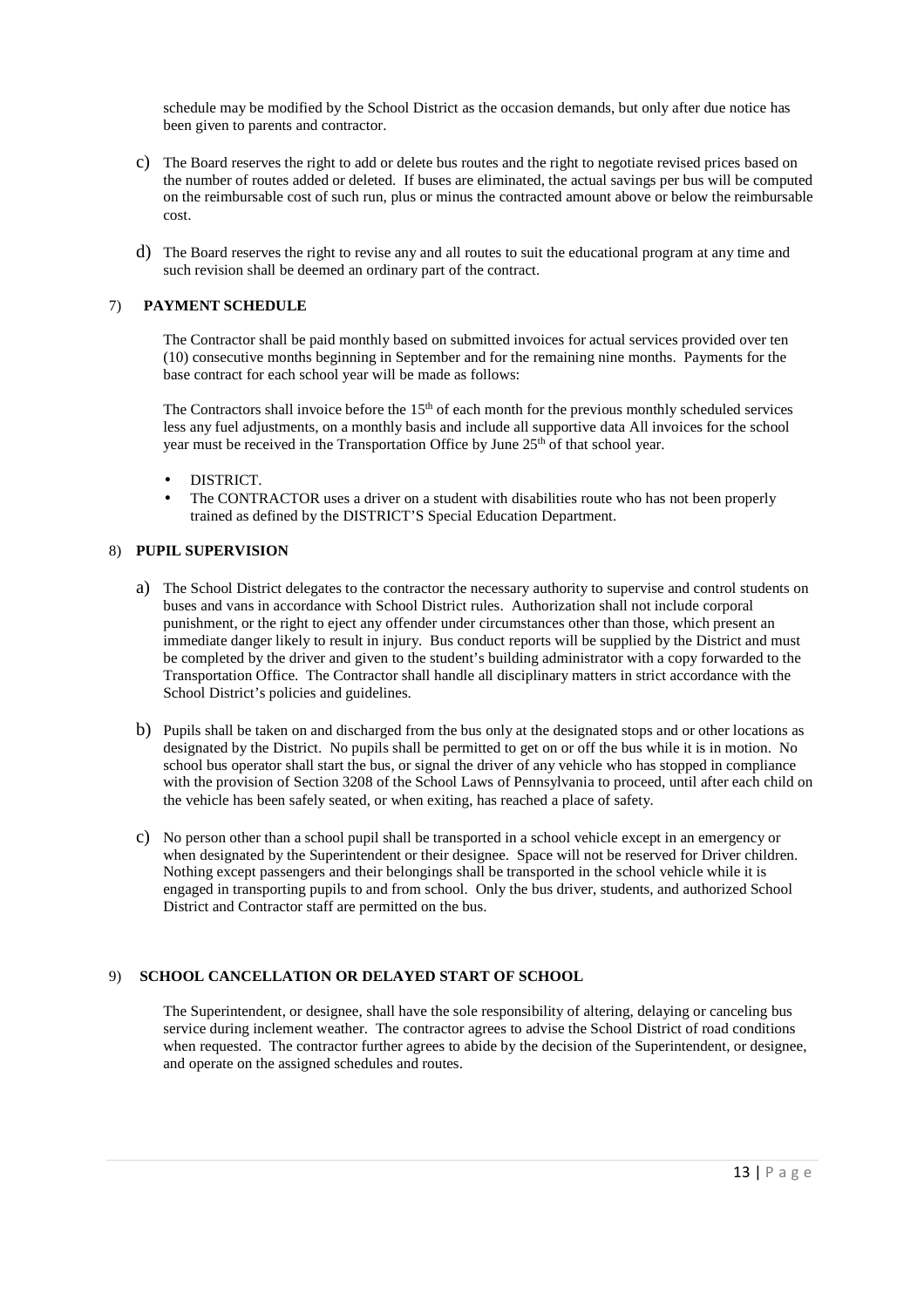#### 10) **INSURANCE**

- a) The contractor agrees that, prior to the effective date of the contract, said contractor will file with the School District evidence of a Public Liability Insurance Policy, issued by a company authorized by law to insure in Pennsylvania and with an AM Best rating of A or better. Verification of the rating, in writing, must be submitted to the District prior to the effective date of the contract. The Certificate of Insurance should indicate that Hempfield School District and its Board of Directors are Additional Named Insured on the policy. The coverage must be in effect for the duration of the contract and shall run concurrently with the effective dates of the contract. Proof of this insurance shall be communicated to the District's Business Office annually.
- b) The contractor agrees that, prior to the effective date of the contract, said contractor will file with the School Board evidence that a Public Liability Insurance Policy, issued by a company authorized by law to insure in Pennsylvania and with AM Best rating of A. This policy shall be in effect for the duration of the contract in amounts acceptable to the District.
- c) The contractor will, at his expense, prior to the effective date of the Contract, provide the District with valid and collectible evidence of Business Automobile Insurance for each vehicle in an amount not less than the \$5,000,000 per occurrence for property damage; \$5,000,000 per occurrence for bodily injury or death and \$10,000,000 for general aggregate as evidenced on the standard ACCORD Certificate of Insurance. The Certificate of Insurance should indicate that the District and its Board of School Directors are Additional Named Insured on the policy that provided Business Automobile Liability to the contractor. The coverage must be in effect for the duration of the contract and shall run concurrently with the effective dates of the contract. The Contractor needs to have a "waiver of subrogation" under their auto liability, general liability, and worker's compensation policy.
- d) These certificates shall contain a provision that the coverage afforded under the policies will not be canceled or materially changed until at least thirty (30) days prior written notice has been given to the District.
- e) Worker's Compensation insurance will be required on all employees of the contractor who will be involved in any aspect of the operations contemplated by the contract with the District. Insurance coverage shall be issued by a company with AM Best rating of A or better and provide at least \$1,000,000 in coverage. Verification of the rating, in writing, must be submitted to the District.
- f) The certificate of insurance on the liability and workers compensation naming the District and its Board of School Directors as additional insured must be forwarded to the District prior to the commencement of all contracts.
- g) Each party will immediately notify the other of any accident or condition which arises out of or touches upon the work performed by the contractor on District business, so as to handle potential problems on a timely basis in the best interest of both parties.

# 11) **INDEMNIFICATION**

In addition to the insurance requirements included as part of the specifications, The contractor shall also defend, indemnify and hold harmless the School District from and against any and all claims, suits judgments, and demands whatsoever, including without limitation to costs, litigation expenses, counsel fees, and liabilities with respect to injury to, or death of, any person or persons whatsoever, or damage to property of any kind by whosoever owned, arising out of or caused or claimed to have been caused in whole or in part by the acts or omissions of the contractor, it's agents or employees, in the performance of the contract and further agrees to indemnify the school district against any such claims allegedly caused in whole or in part, whether or not it be the fact, by reason or negligent instructions or directions given or purportedly given by any of the school district representatives with respect to the performance of the contract.